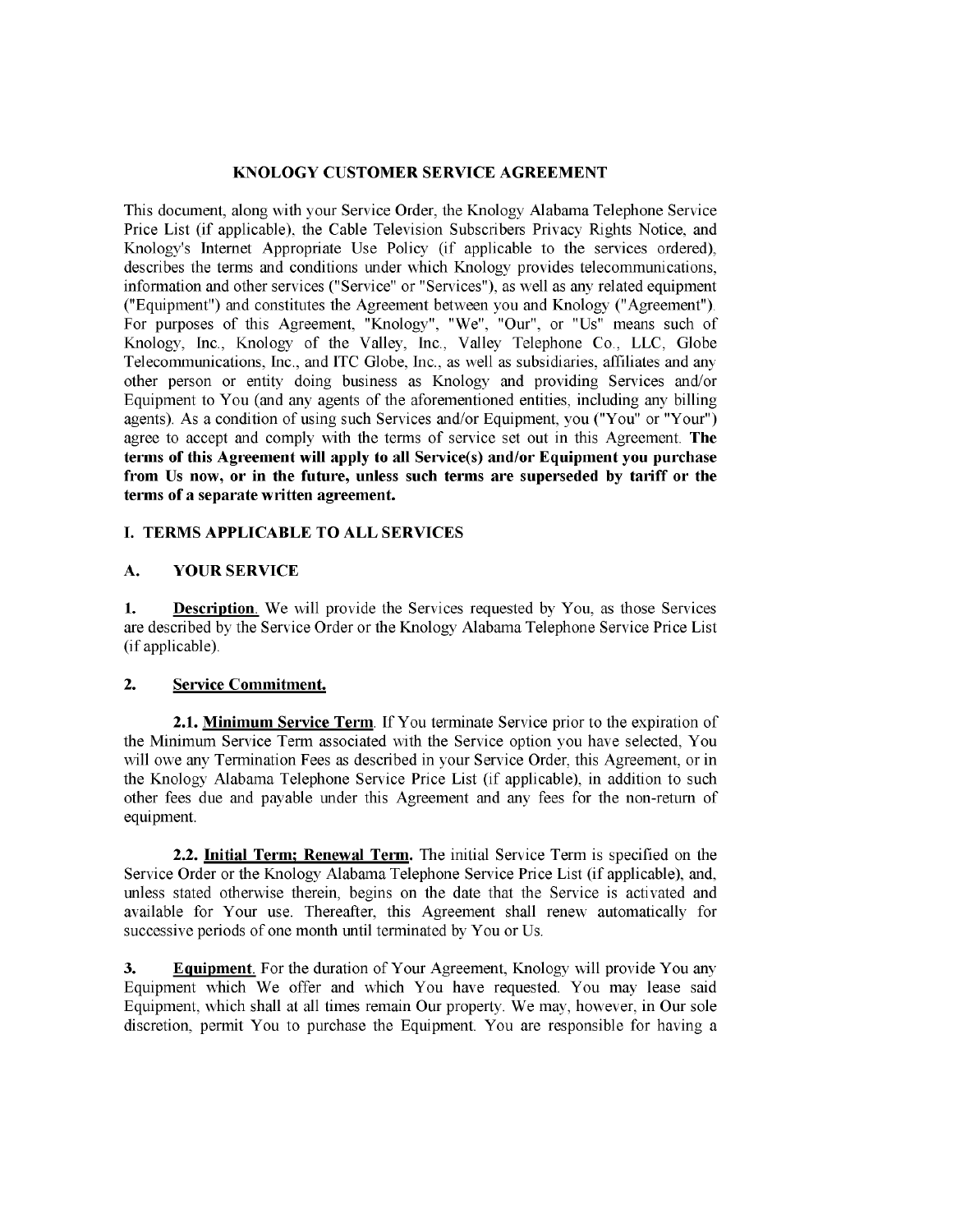compatible computer system with a Network Interface Card prior to obtaining broadband Intemet Services. Unless otherwise prescribed in writing, Our only responsibility for installation of the Service is described in Knology's Standard Professional Installation Procedures Guide, which is available to You upon request. Any deviation from the Standard Professional Installation Procedures will result in the installation being classified as a Non-Standard Installation, in which event additional charges will apply. WE DO NOT REPRESENT, WARRANT OR COVENANT THAT INSTALLATION BY YOU OR A THIRD PARTY CHOSEN BY YOU WILL ENABLE YOU TO SUCCESSFULLY ACCESS, OPERATE OR USE THE SERVICES, OR THAT SUCH INSTALLATION WILL NOT CAUSE DAMAGE TO YOUR COMPUTER, DATA, SOFTWARE, FILES, TELEVISION, STEREO OR PERIPHERALS. You expressly permit Us to enter the premises for the purpose of installing, inspecting, maintaining, repairing, or (except for Equipment You own) removing any Equipment we provide to you. We do not offer computer and/or computer peripheral device service or maintenance.

With respect to the Premises, you represent and warrant that you are: (a) the owner of the Premises; or (b) a tenant or other lawful occupant of the Premises who possesses full authority to grant Knology the right to install and maintain its communications network and Equipment. You hereby give Knology or its authorized agent(s) the full right and authority to enter onto the Premises for the purpose of installing the Equipment, running wiring through the Premises through internal and exterior walls, and for doing all things necessary and reasonable to install the Equipment and associated facilities, whether for the purpose of telephonic or telegraphic messages or communications, or for the purpose of providing an electrical or other power source for any facilities. You will not remove the Equipment from the location within the Premises where it is installed, or permit anyone else to do so, without Knology's prior written permission. You shall not open, tamper with, make any changes to, or try to repair the Equipment, or permit anyone else to do so, without Knology's prior written permission.

You acknowledge that the Equipment has an actual value greater than its purchase price because it is a means to receive programming not otherwise available to non-subscribers, and you agree to pay Knology \$250.00 for each Digital Box and Remote, \$485.00 for each DVR and Remote, \$560.00 for each HD/DVR and Remote, \$350.00 for each Digital Box High Definition and Remote, and \$75.00 for each modem not retured to Knology upon termination by either you or Knology or the service for which it is required. Should you fail to return the Equipment, you permit Knology to automatically add charges for payment of the Equipment and draft the credit card or bank account that you have left on file with Knology. The failure to return any Equipment at the termination of the Service for which the Equipment was required will also result in Knology's withholding of any deposit still in our possession, and the amount of that deposit will be credited towards the purchase price of the Equipment as those prices are set forth above.

You agree to abide at all times by the terms of any and all license agreements associated with any Equipment. Certain Equipment may be subject to third-party warranties which may be passed through us to you at no additional charge. Where you have bought and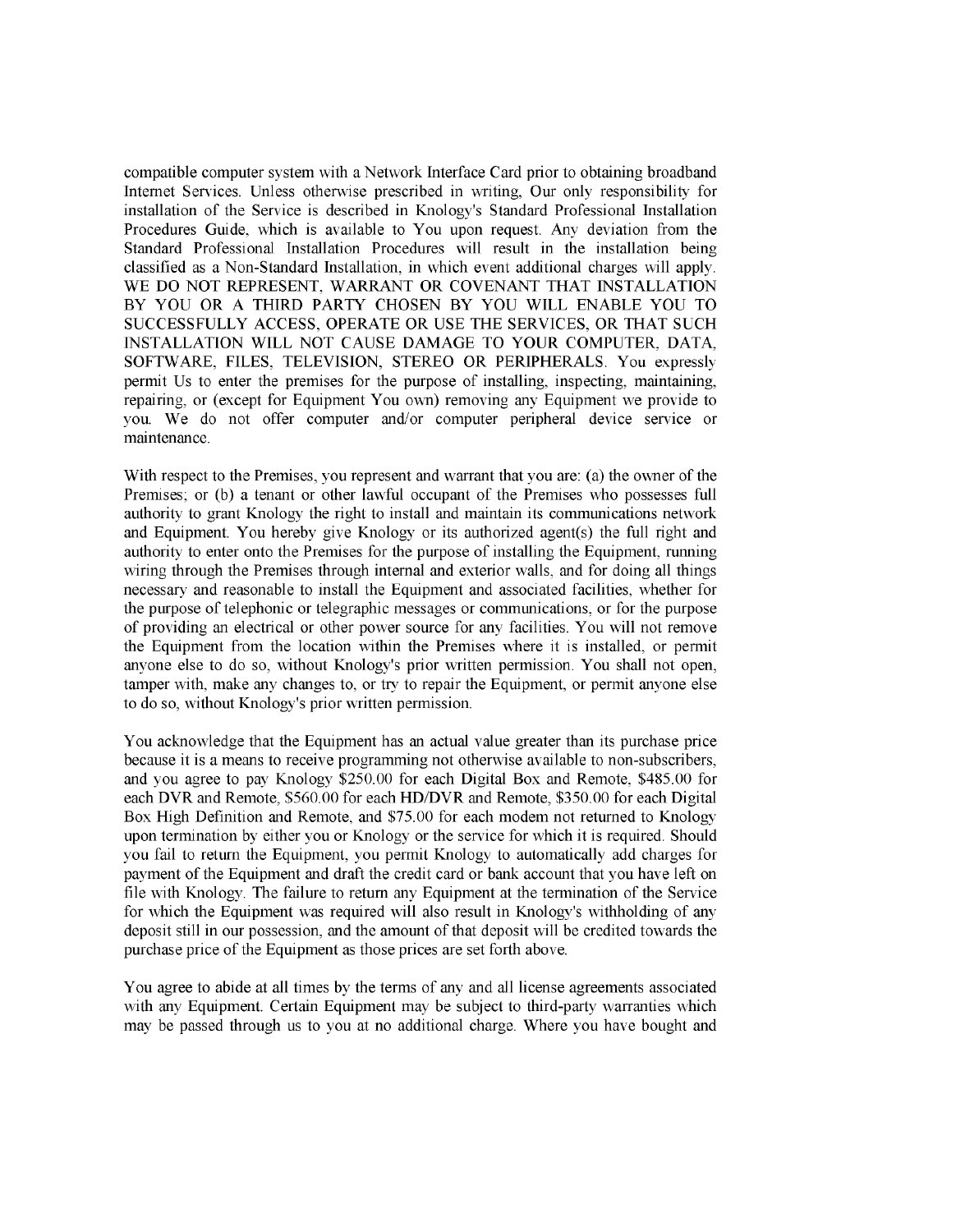paid for Equipment, we will comply with all reasonable requirements necessary to effect the pass-through of the warranty to you. At its sole option, we may replace defective Equipment on behalf of the manufacturer, provided that you follow all applicable procedures and obtain a Return Materials Authorization (RMA) nwnber. We may, at our option, supply new or reconditioned Equipment to you. We will have no liability whatsoever to you or to any third party for any liability, loss, damage, or expense arising out of or relating to the use of equipment provided by you or by a third party.

4. EMERGENCY 911 ACCESS. You acknowledge that in the event of power failure, Our Services, including but not limited to, Digital Phone and Matrix, may not be capable of providing all aspects of telecommunications, such as access to emergency 911 services. At Your request, however, We will install and supply a standard telephone line at Our normal retail rates which may perform in the event of a power failure at Your premises. Your affirmative selection of a standard telephone line must appear on Your Service Order or You will be deemed to have refused that option. In the event that You use a Digital Phone or Matrix product to place a call requesting emergency 911 services, You acknowledge that unless You direct emergency personnel (directly or through a dispatcher) to a different address, such personnel attempting to provide emergency services will treat the request as having originated at the address listed on Your Service Order and will proceed to that address only.

## B. YOUR RESPONSIBILITIES

### 5. Use of the Service

5.1. Minimum System Requirements. Your computer(s) or other premises equipment connected must meet certain minimum requirements in order to utilize the Service. It may also be necessary to install inside wiring or other facilities to complete installation of the Service. Any fees for such wiring and/or equipment will be billed to You based on the prevailing hourly rate for Our technicians and the cost of such equipment. You agree that We, and our employees, agents, contractors and representatives shall have no liability whatsoever for any damage, loss or destruction occurring as a result of the installation of any inside wiring and/or equipment at Your premises. You acknowledge that DSL requires a working telephone line and that You are solely responsible for the costs associated, directly or indirectly, with said line (which may be provided by Us as part of a bundle). OUR LIABILITY, IF ANY, FOR FAILURES IN WIRING AND/OR EQUIPMENT, WHETHER CAUSED BY OUR NEGLIGENCE OR THE NEGLIGENCE OF OUR EMPLOYEES, AGENTS, CONTRACTORS AND/OR REPRESENTATIVES OR OTHERWISE, is EXPRESSLY LIMITED TO A CREDIT FOR THE CHARGES BILLED TO YOU FOR INSTALLATION OF THE SERVICE. You are obligated to notify Us immediately of any alleged failures in wiring and/or equipment installed by Us for which a credit allowance is desired. Before giving such notice, You are responsi ble for ascertaining that the trouble is not being caused by any act or omission in Your control, or is not in the wiring or equipment that You have furished.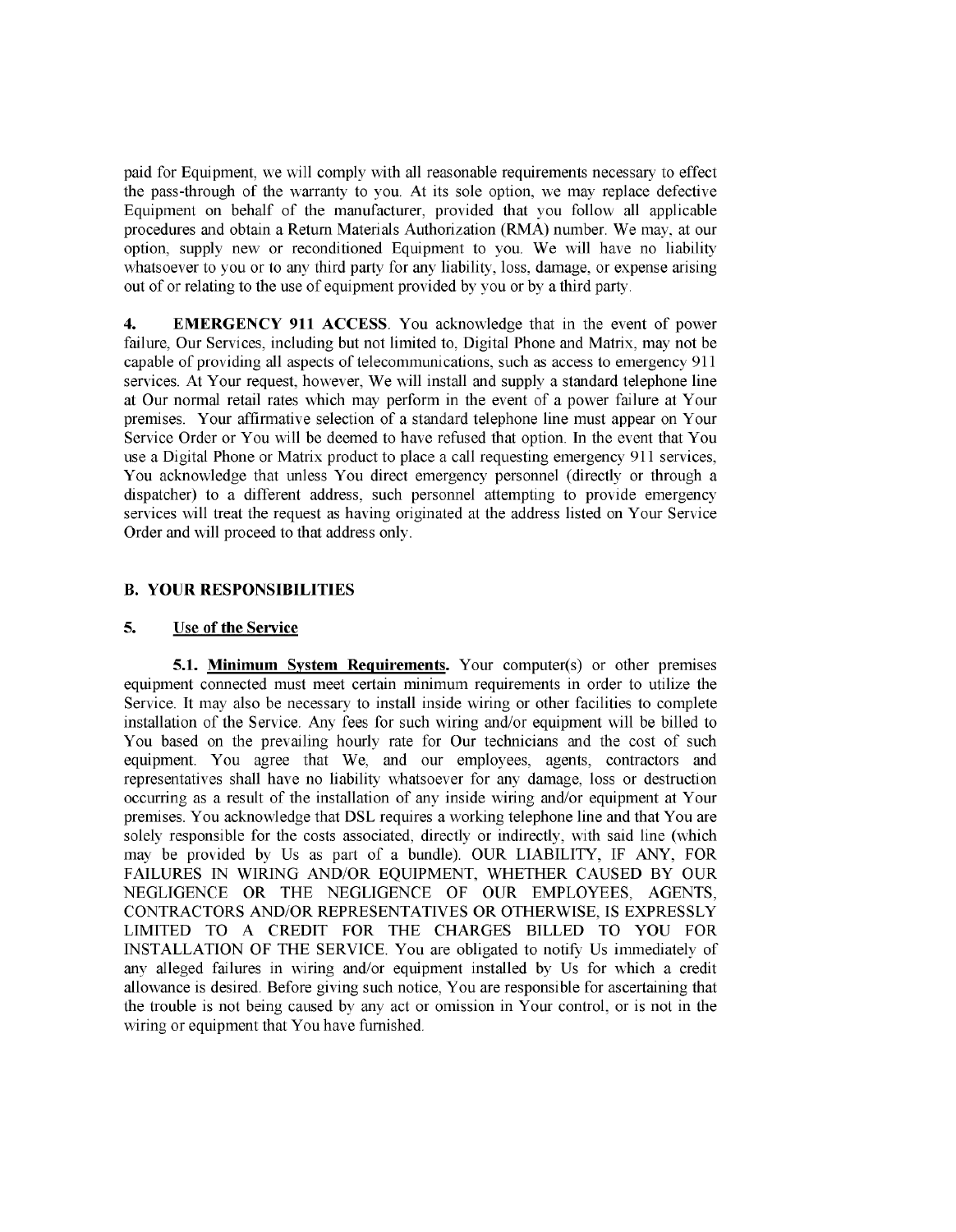5.2. Responsibilty for Use. You are responsible for Your own end users and their compliance with these Terms and Conditions. You acknowledge that the Internet may contain material or information that is unsuitable for minors and agree to supervise usage of the Service by minors.

5.3. Compliance with Laws and Knology Policies. You agree to comply with all applicable federal, state and local laws, rules and regulations in connection with Your use of the Service. If you have purchased broadband services, You agree to adhere to Knology's Internet Appropriate Use Policy, as it may be amended from time to time. A copy of the policy applicable to residential customers may be viewed at http://www.knologv.com/about/legaLcfm and a copy of the policy applicable to commercial customers may be viewed at http://www.knology.com/about/legal.cfm

**5.4. Multiple Use of Account.** Unless otherwise authorized by Us, you agree not to permt more than one high-speed Internet log-on session to be active at one time. A log-on session represents an active connection to your Internet access provider. The active session may be shared to connect multiple computers/devices within a single home or office location or within a single unit within a multiple dwelling unit (e.g., single aparment or offce within an aparment or office complex) to your modem and/or router to access the Service (including the establishment of a "WiFi" hotspot), but the Service may only be used at (depending on the class of service ordered) the single home, office or commercial location (e.g., restaurant or coffee shop) or single unit within a multiple dwelling unit for which Service is provisioned by Us, unless otherwise authorized by Us. You may not use a WiFi hotspot in violation of this Agreement or in a way that circumvents our ability to provide Service to another customer (e.g., you cannot use a WiFi hotspot to provide Service outside your single home or commercial location or outside your single unit within a multiple dwelling unit and you canot resell Service provided over a WiFi hotspot). You may not use more than one IP address for each log on session unless an advanced service allocating you more than one IP address has been purchased. Service may be used to host a server, personal or commercial, as long as such server is used pursuant to the terms and conditions of this Agreement applicable to Service and not for any malicious purposes. You may not use the Service for resale or license of any nature whatsoever without the prior consent of Knology, which may be given or withheld in its sole discretion. You are responsible for: (I) all access to and use or misuse of the Service, even if the inappropriate activity was committed by a friend, family member, guest, customer, employee or any other person with access to your account or password(s), regardless of whether You authorized the use of the Services; (2) ensurng that all end users, including WiFi users, comply with all terms of the Knology Internet Appropriate Use Policy. You are solely responsible for obtaining sufficient identification of users of your WiFi network. You are responsible for any fees incurred for the Service, or for software or other merchandise purchased through the Service, or any other expenses incurred in accordance with the terms and conditions contained in the Agreement. Any use of the Service other than as specified above constitutes a material breach of this Agreement, regardless of whether you receive any compensation for such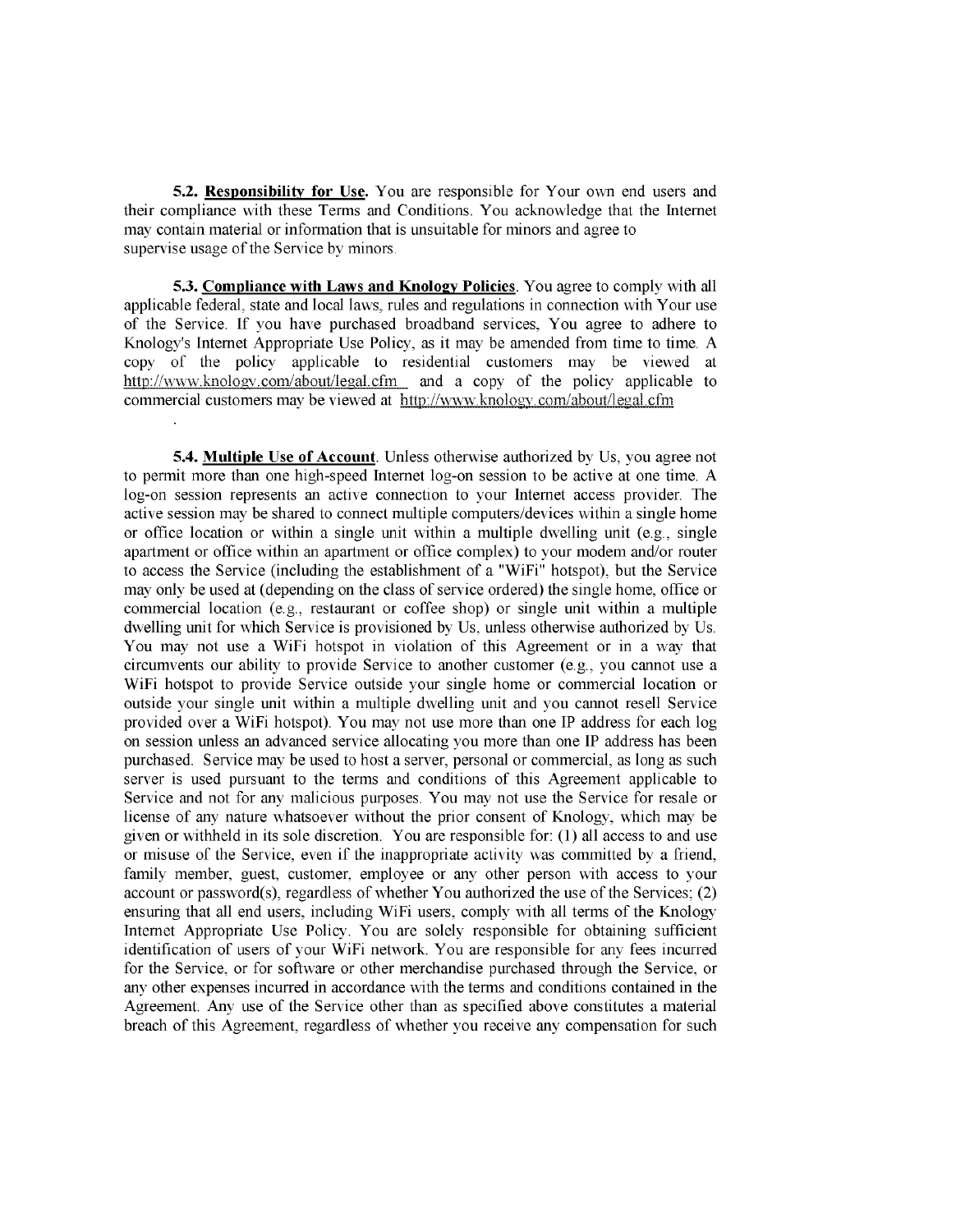use, and may result in the immediate termination of the Service and the imposition of any Termination Fees, without prejudice to any other rights and remedies available to Knology under this Agreement, at law and at equity.

5.5. Security. You are solely responsible for the security of any device You choose to connect to the Service, including any data stored on that device. You assume any and all risks relating to the security of Your communications, data and network and its potential access by others, including, but not limited to the transmission of any computer virus or similar software which alters, disables or destroys, in whole or in par, the hardware, communications, data and/or network. You acknowledge Your responsibility to take reasonable measures to protect the security of any equipment connected to the Service, including maintaining at Your cost an up-to-date version of anti-virus and/or firewall software to protect Your computers from malicious programs. We may suspend your Service until the problem is resolved in the event of a malicious program infecting your computer that causes a violation of Knology's Internet Appropriate Use Policy. You will be fully liable for all monthly fees and other charges under this Agreement during any period of suspension.

5.6. E-Mail Privacy. Electronic mail passes through multiple mail servers on the Internet as it passes from source to destination and total privacy cannot be guaranteed. You agree that Knology may examine mail on its own mail servers when allowed under law or as part of system maintenance or troubleshooting, for example, when investigating e-mail delivery problems or pursuat to a valid state or federal civil or investigative demand.

5.7. Service Credits. Unless otherwise stated in the Service Order or the Price List, if there is an interruption or failure of the Services for at least 24 hours caused solely by Knology and not by You, a third party, or other causes beyond our reasonable control, List, if there is an interruption or failur<br>by Knology and not by You, a third pa<br>you may be entitled to a service credit.

### 6. Fees and Pavment

6.1. Fees; Taxes; Charges; Payment Terms; other Charges. All Knology bills are subject to payment in accordance with the terms stated on your bill, as set forth in this Agreement or in accordance with the Knology Alabama Telephone Service Price List (if applicable), without deduction or setoff of any kind. Any representation by a Knology representative contrary to the Agreement does not constitute an offer and thus may be corrected or modified. Recurring monthly fees are due and payable in advance of each monthly billing period for which You have purchased Service. Monthly fees are nonrefundable. The initial invoice will include the fee for installation, and may include other applicable non-recurring installation charges including, but not limited to, charges for Equipment and inside wiring.

(a) Statement. Should we offer electronic statements, you must choose to receive, either an electronic or paper bill for Services. You will provide Knology with your name, address, telephone number and, in the case of a business, the name of a designated officer or agent. Should any of your billing information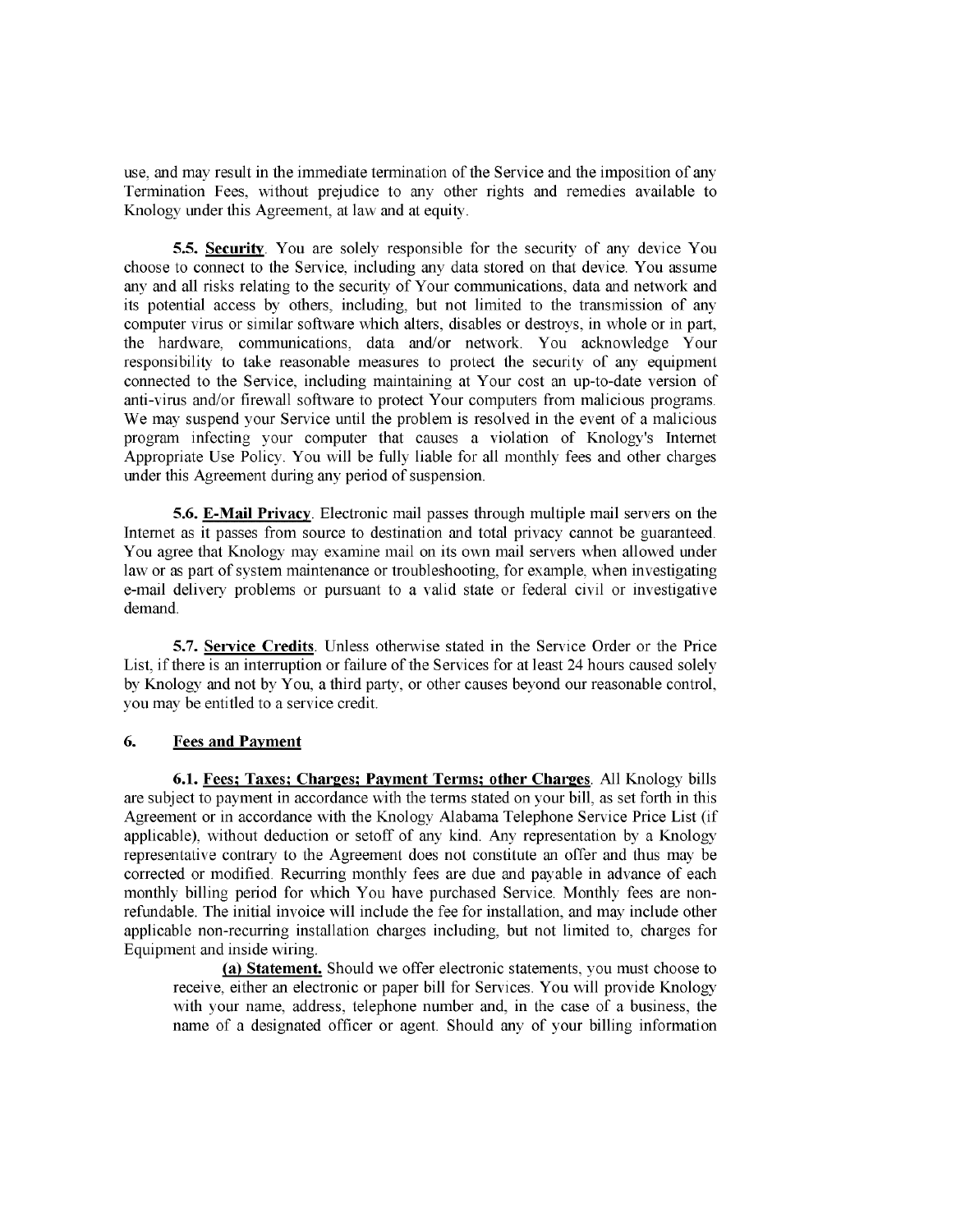change, you agree to notify Knology within the notice provisions set forth in this Agreement

(b) Payment. You agree to remit a check, money order, credit card or debit card payment, or electronic funds transfer to the address provided by Knology in your Knology monthly statement, to any Knology local business offce or to any electronic payment system adopted by Us. We wil apply your payments first to any unpaid interest charges and then chronologically applied to the oldest invoice. If Your check, draft or similar instrument (collectively "check") is retured unpaid by a bank or other financial institution to Us for any reason, we will bill you a bad check charge of up to thirty dollars  $(\$30.00)$  or the maximum amount allowed by law. In addition, You are responsible for replacing the retured check with a payment in cash or equivalent to cash, such as a cashier's check, certified check or money order prior to the payment due date. In such case, the bill is not considered paid until We receive full payment in immediately available funds. A fee of five dollars (\$5.00) may also apply if you request that a customer service representative cause your account to be debited, if such request is made by telephone.

(c) Charges. Each invoice for services is due and payable, and you will pay such invoice in full, within twenty-five (25) days of your receipt of the invoice. You agree to review each invoice promptly and to notify us of any billing dispute within fourteen  $(14)$  days of receipt of the invoice. You agree that, if you do not notify us of a dispute within fourteen (14) days of the invoice, you have waived all rights to dispute that invoice. You further agree to pay any sales, gross receipts, use, excise, access or other local, state or federal taxes and charges in connection with the provision, sale or use of the services (except for taxes measured on our gross income). You agree to pay interest on any amounts not paid when due, at the rate of 1.5% per month until such amount is paid in full, and an administrative charge of \$10.00 per month for reimbursement of collection costs. You agree that you are responsible for all charges for use of services and for related equipment, whether or not such use was authorized by you. You acknowledge that you have been provided with the rates and charges for services. Rates for interstate and international long distance telephone services are available on-line at www.knology.com

6.2. Payment Authorization. If you arrange to participate in any electronic or draft payment system We may offer, We may charge Your credit card or debit card (a "Card Payment") or initiate an electronic funds transfer out of Your bank account ("EFT Payment") for payment of all Service fees, any Termination Fees or any other amounts payable under the Agreement. You must provide current, complete, and accurate information for Your billing account and promptly update any changes (such as a change in billing address, credit card number, credit card expiration date, bank account number). If We are unable to process and receive payment via Your credit or debit card, Your account may be immediately suspended or terminated, and You will remain responsible for all amounts owed Us under this Agreement. Your card issuer agreement governs use of Your credit or debit card payment in connection with the Service, your rights and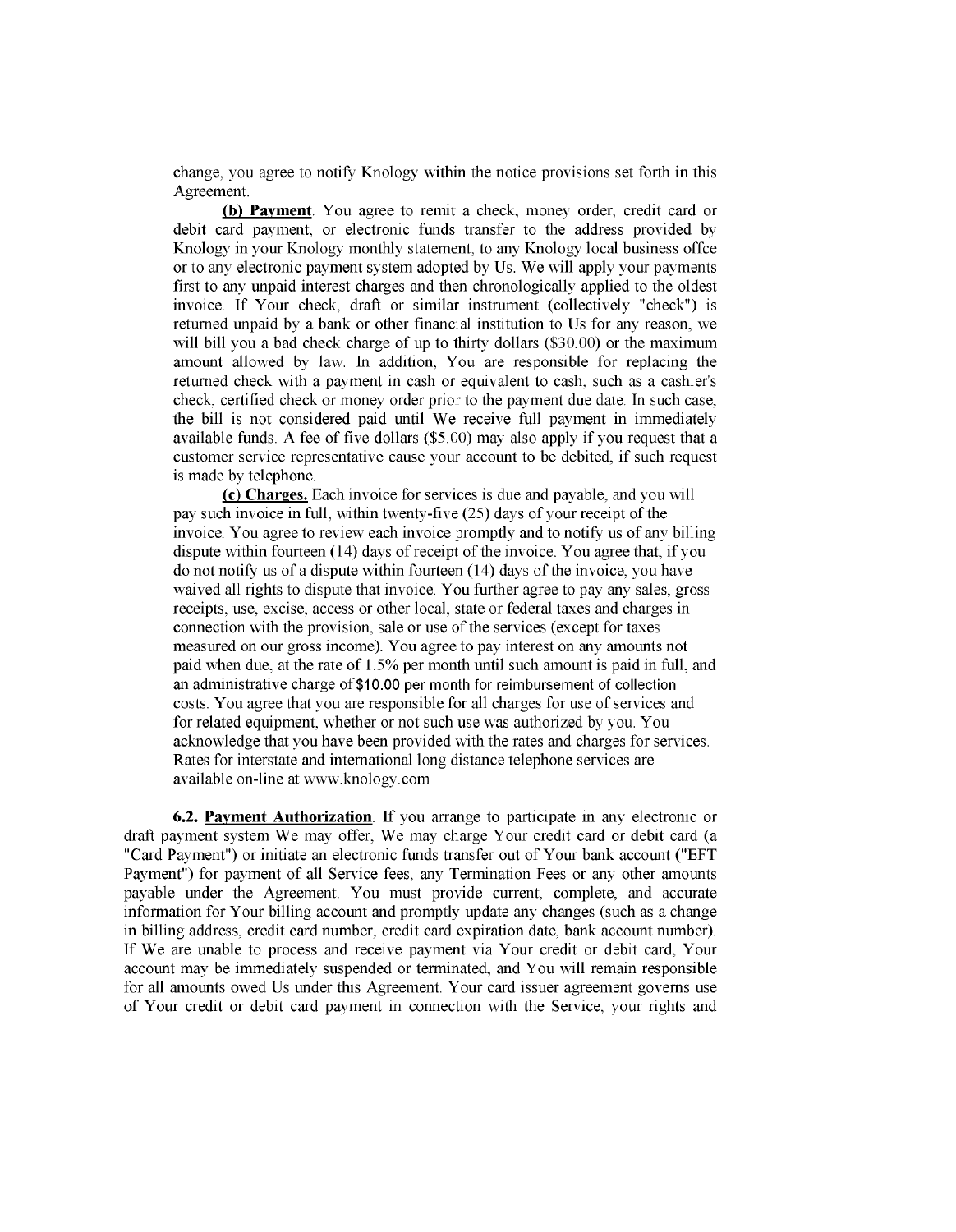liabilities as a cardholder, or for any charges related to your use of your charge over your credit limit or similar violations of your card issuer agreement.

6.3. Disputes and Partial Payments. We will make available to You a statement for each billing cycle showing payments, credit purchases and other charges. If You dispute the validity of a charge or need additional information regarding a charge, you must contact Knology within sixty (60) days of receiving the statement containing the charge. Such a dispute will not relieve you of your obligation to pay your full bill on time. We may, but are not required to, accept parial payments from You. If partial payments are accepted, they will be applied first to the oldest outstanding charges. If You send us checks or money orders marked "payment in full" or otherwise labeled with a similar restrictive endorsement, We may, but are not required to, accept them, without losing any of our rights to collect all amounts owed by You under this Agreement.

6.4. Reconnection. If Your Service is suspended or terminated due to Your default or violation of this Agreement, We may require before reconnecting service an additional deposit and a reconnection fee. Advance payments will appear on your statement as a credit, and service charges and other fees will be invoiced as described above. If You fail to pay any amount on a subsequent bill, the unpaid amount will be deducted each biling cycle from the credit amount. Such credit amounts shall not eam or accrue interest.

6.5. Credit Inquiries and Deposits. You authorize Us to make inquiries and to receive information about Your credit experience from others, including credit reporting agencies, enter this information in Your fie and disclose this information concerning You to appropriate third parties for reasonable business purposes. If it is determined that you may be a credit risk based on (1) an unsatisfactory credit rating or lack of credit history; (2) a record of late payments for either present or past bills (including Our bills); or (3) prior fraudulent, illegal, or abusive use of any Our services; then as a condition of service we may require that you place a deposit with us or make an advance payment to secure payment for the Services we provide to you. Your deposit and/or advance payment will not exceed the amount of twice the estimated amount of any monthly recurring charges, and for a residential customer, such deposit shall not exceed \$200.00. You will not receive interest on any advance payment, which will be applied to all subsequent bills until exhausted. You will receive interest on any deposit at the rate of seven percent (7%) or the maximum amount permtted by state law, which shall be added to and considered part of your deposit. If you fail to pay for the Services when due, we may, without providing you notice, apply the deposit to offset the amount you owe us. If you pay your bills by the due date for twelve (12) consecutive billing months, we will credit your account with the deposit If there is a credit balance on your account after the deposit is applied, we may refund or credit that amount to you. Please allow up to four (4) weeks for the processing of a refunded deposit.

6.6. Credit Limits. Based on your payment history or your credit score obtained from credit reporting agencies, We may set a credit limit on your account at any time. If you exceed your credit limit, we may restrict your access to the Services we provide,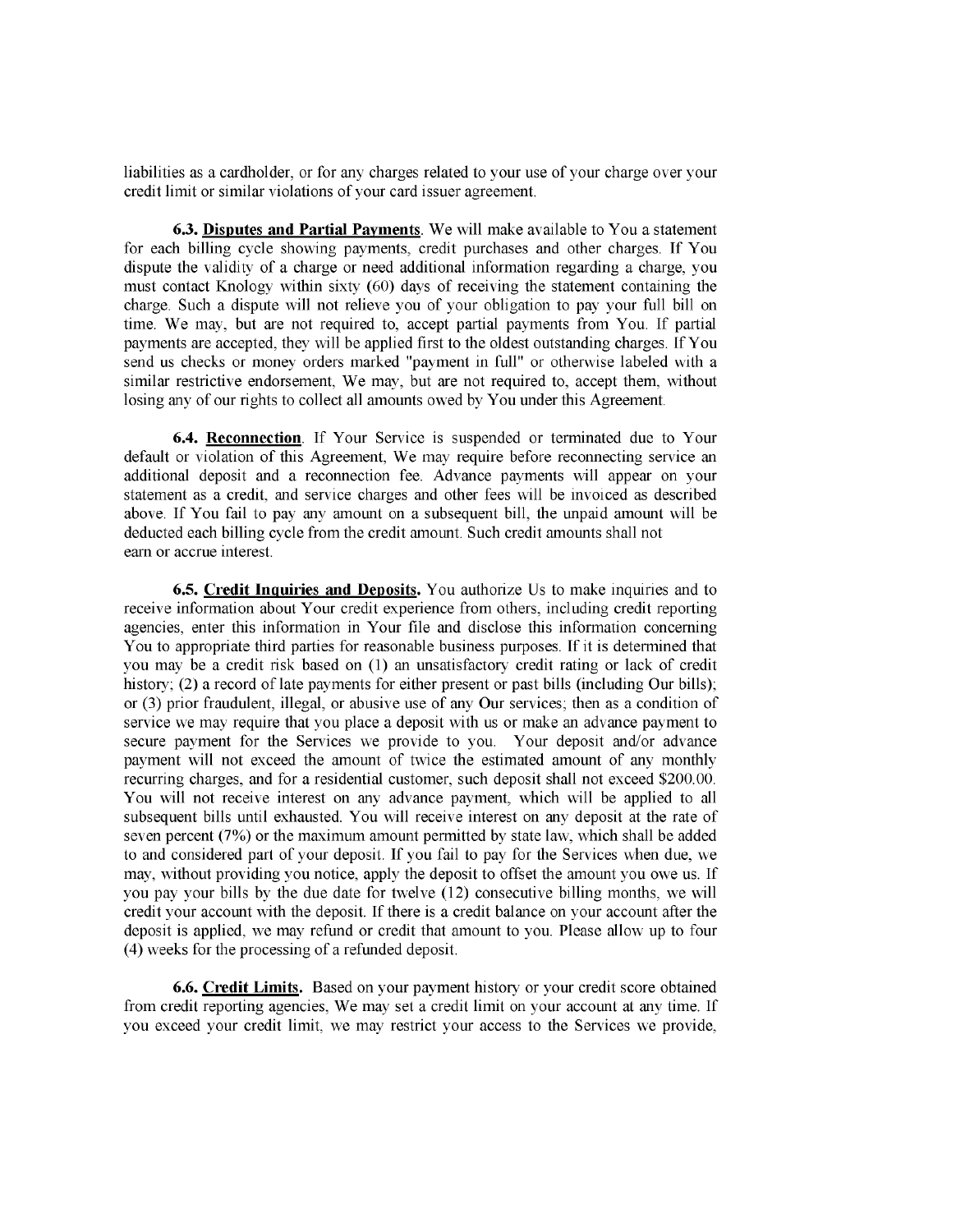such as direct-dialed and operator-assisted long-distance services, calls requiring a 900 or 976 prefix, and pay-per-view cable television services. In the case of telephone service, this restriction on your access to the Services will not affect your access to or use of 911 emergency services.

### C. REVISING. CANCELLING OR SUSPENDING YOUR SERVICE

#### 7. Modifications and Terminations

7.1. Modification of the Agreement, Including Price Changes. From time to time, We may revise the prices and charges for Our Services as follows: (I) Price decreases or changes in the collection of taxes or government imposed fees or surcharges will be made with no prior notice to you; (2) Promotional pricing and terms, or other pricing commitments, will expire in accordance with the terms applicable to each promotion or commitment, without further notice to you. Upon the expiration of any such promotion or commitment, prices may be revised in accordance with the provisions of this paragraph; (3) All other price increases, or changes in non-pricing terms and conditions will be effective no sooner than thirty (30) days after we provide written notice to you. Such wrtten notice under this paragraph may be provided in a bill insert, as a message printed in or on Our bill, in a separate mailing, by email, or by any other reasonable method at Our discretion. Because programming is subject to change, and because Knology is subject to unpredictable cost increases from the many programming and content providers, Knology reserves the right to adjust pricing of cable television services and to change chanel line-ups, as Knology sees fit, within the notice provisions set forth in this paragraph. Knology will adjust its pricing in order to maintain the value of its products to our customers. If you do not accept the modified rates, charges, or terms and conditions of the Agreement, or the modified operation of the Service, you must terminate the Service and this Agreement in writing within thirty (30) days of the date of the notice. Use of the Service after the effective date of such changes or additions constitutes Your acceptance of such changes. YOUR SOLE REMEDY FOR ANY CHANGE MADE BY US IS THE RIGHT TO TERMINATE THIS AGREEMENT BY THIS DEADLINE.

7.2. Modification of the Service. We may discontinue, add to or revise any or all aspects of the Service in Our sole discretion and without notice, including access to support services, publications and any other products or services ancillary to the Service. Without limiting the foregoing, We reserve the right at Our sole discretion to modify, supplement, delete, discontinue or remove any software, file, publications, information, or other content provided to You by Us in connection with the Service. We may, but are not required, to notify You by e-mail, online via one of more of the websites within the Service or by other electronic notice at least thirty  $(30)$  days before any material change in the Service if within Our control or as early as practical if caused by a third party. If You do not agree to such changes, then You must cancel Your subscription and stop using the Service prior to the effective date of such changes. Use of the Service after the effective date of such changes or additions constitutes Your acceptance of such changes.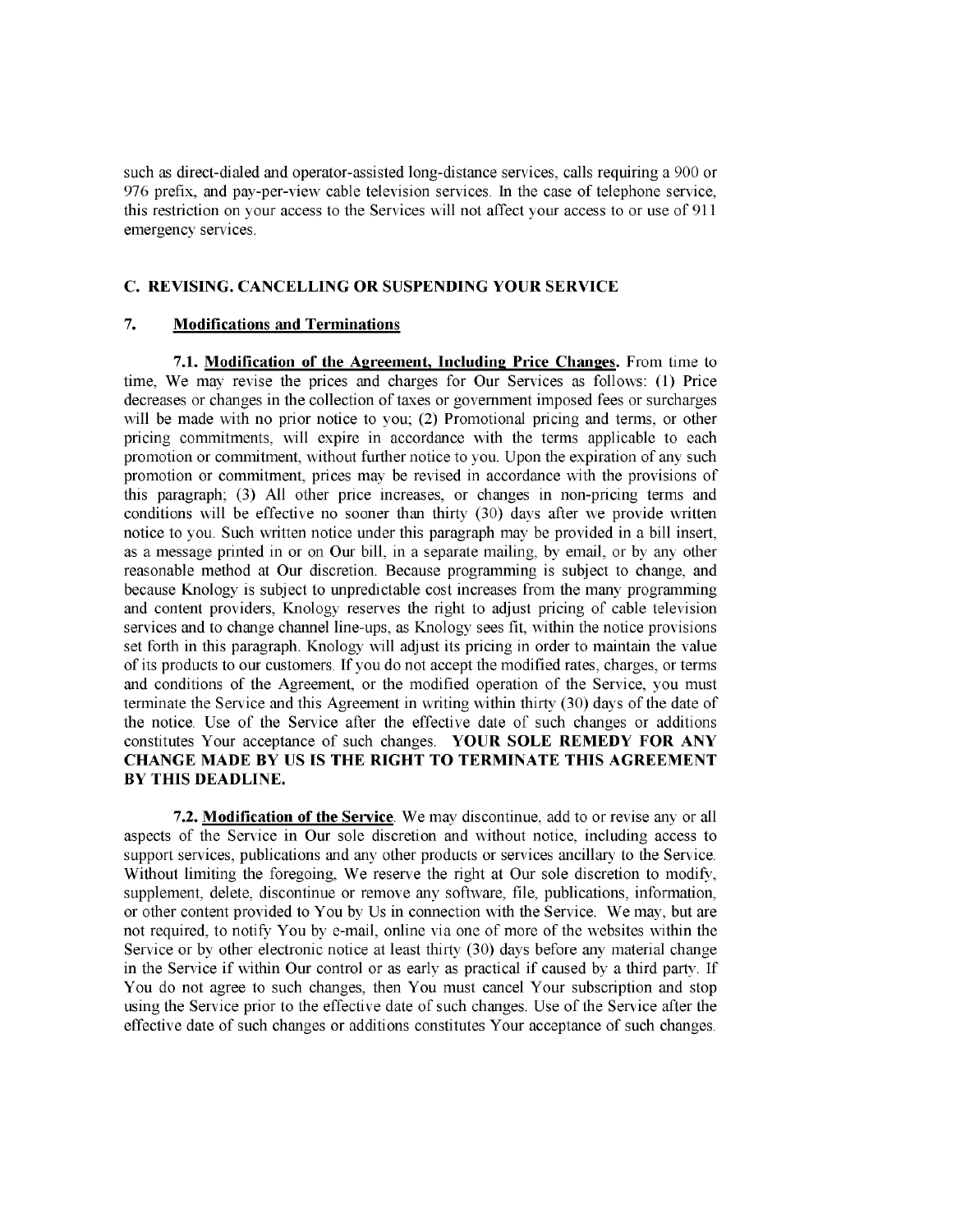In addition, for Broadband customers We may take any action consistent with our Internet Appropriate Use Policy, including actions to (a) prevent bulk e-mailing from entering or leaving any e-mail account or the network e-mail system, (b) delete e-mail messages if Your e-mail account has not been accessed by You within a time established by Knology from time to time, in Our sole discretion, (c) instruct Our system not to process e-mail or instant messages due to space limitations, (d) make available to third parties information relating to Us or our subscribers, subject to the provisions contained in Section 9 of this Agreement, (e) withdraw, change, suspend or discontinue any functionality or feature of the Service, (f) delete attachments to e-mail due to potentially harmful materials included within such attachment, and (g) limit access to the Service to prevent abusive consumption and ensure fair access for all subscribers.

7.3. Termination bv You. You may cancel Your order before the first of the Services ordered is installed, without charge. Service will be considered installed when such service is activated and ready for use, regardless of whether You are actually using such Service or have connected it to any equipment inside Your premises. If You cancel Your order afer installation, You will be responsible for all installation and connection charges, any billed or accrued, but unpaid, service charges through the date of cancellation (including for service paid in advance), any charges for damaged or unreturned Equipment and any Termnation Fees. If You have agreed to Service for a specific number of months, You acknowledge that the Termination Fee consists of 100% of the monthly recurring rate in the agreement times the number of months remaining under the term of the Agreement. Any termination notice must be by telephone, in person during normal business hours, or by email, and must be acknowledged in writing. Termination of service after installation shall be effective upon five (5) business days' notice. You may terminate the Services if no action is taken by Us within thirty  $(30)$  days of notifying us of any material breach of the Agreement

7.4. Termination or Suspension by Us. We may modify or terminate service as provided in Section 7.2. In addition to exercising any other rights under law, We may also terminate all Service upon: (a) Your failure to pay a bill by the due date shown on that bill; (b) Your breach or violation of any other material term or provision of the Agreement (including, if applicable, the Internet Appropriate Use Policy), provided that within thirty (30) days of notification by Us of a material breach, You fail to correct or otherwise remedy that breach;  $(c)$  Your use of the Service in such a way as to cause damage to or degradation of Our Equipment or system; or (d) Your insolvency, appointment of a receiver or trustee for You, Your execution of an arangement for the benefit of creditors or similar proceeding, or initiation by any party of any other proceeding involving You as debtor under Bankruptcy Code. You acknowledge that if We terminate service pursuant to this Section, You will be responsible for all installation and connection charges, any biled or accrued, but unpaid, service charges through the date of cancellation (including for service paid in advance), any charges for damaged or unreturned Equipment and any Termnation Fees. If You have agreed to Service for a specific number of months, You acknowledge that the Termination Fee consists of  $100\%$ of the monthly recurring rate in the agreement times the number of months remaining under the term of the Agreement.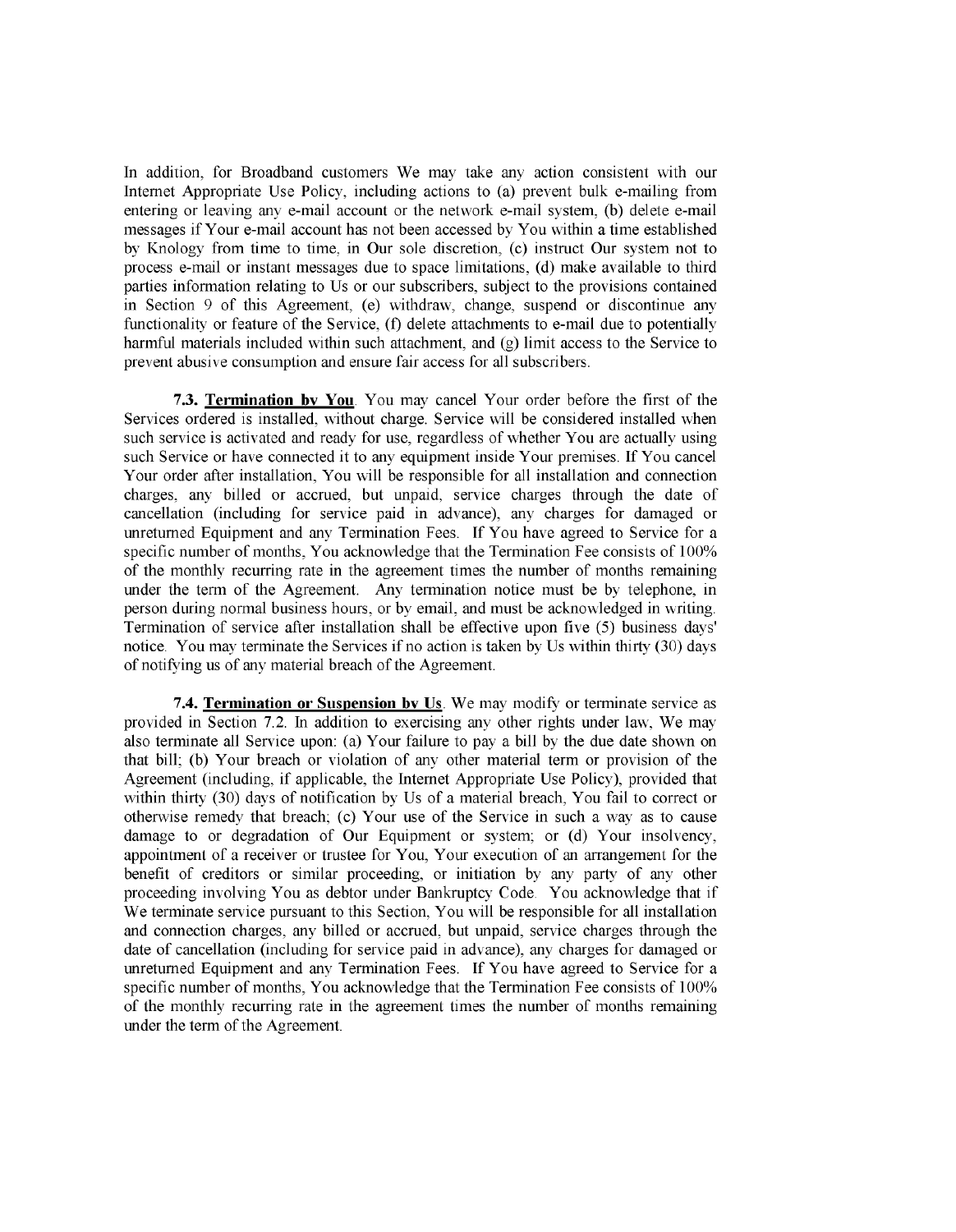7.5. Post-Termination or Suspension Obligations. Except as provided herein, should your Service, or any portion, be terminated or suspended, all amounts owed for prior Service will become immediately due and payable, in addition to any Termination Fees, and charges will accrue through the date that the suspension, restriction, or cancellation is fully processed by Us. Upon termination or suspension, You shall return all of Our Equipment relating to such Service immediately. You acknowledge that the Equipment has an actual value greater than its purchase price because it is a means to receive programming not otherwise available to non-subscribers, and you agree to pay us \$75.00 for each modem not retured to Us upon termination. Charges for the non-retur of other equipment shall be based on a schedule maintained by the Company. Should you fail to return the Equipment, We may automatically add charges for payment of the Equipment and draft the credit card or checking account that You have left on file with Us for payment. The failure to return any Equipment at the termination of the Service for which the Equipment was required will also result in Us withholding any deposit still in our possession, and the amount of that deposit will be credited towards the purchase price of the Equipment as those prices are set forth above. We retain sole discretion as to whether to allow Service to be reconnected after termination due to a breach or violation of the Agreement. You will remain responsible for all payment and other obligations under this Agreement, including the obligation to pay any Termination Fees and other charges that may be due as a result of or in connection with such cancellation, termnation or suspension. You will not, however, be responsible for any Termination Fees in the event of cancellation by Us under Section 7.2 unrelated to a breach or cancellation of this Agreement on your part or Your Termination under Section 7.1 or 7.2 due to a price or term modification that has the effect of increasing the cost of our service to you (other than a tax increase) or materially changing the Service, although you will remain liable for all other accrued, but unbilled charges through the termination date (including any charges paid in advance). Your payment and other obligations under this Agreement are not suspended or affected by a suspension of access to or use of the Service, in whole or in part, due to a violation (actual, threatened, or alleged) of this Agreement or of any law or legal obligation by You or any user of your account. You agree to pay the reasonable costs of any action We take to collect amounts not paid when due under this Agreement, including, but not limited to, the costs of a collection agency, reasonable attorney's fees, and court costs.

### D. IMPROPER AND PROPER USE OF YOUR SERVICE

#### 8. Permitted Use and Restrictions on Use.

8.1. Responsibility for Use of the Service. In addition to your other responsibilities under this Agreement, You agree: (i) upon request, to take all actions necessary in order to install and activate the Services; (ii) to provide adequate facilities to house and operate Our equipment; (iii) to not resell the Services to any third party except as provided in 5.4; (iv) to comply with all federal, state, and local laws, rules, regulations and tariffs that apply to the Services or this Agreement; (v) to be solely responsible to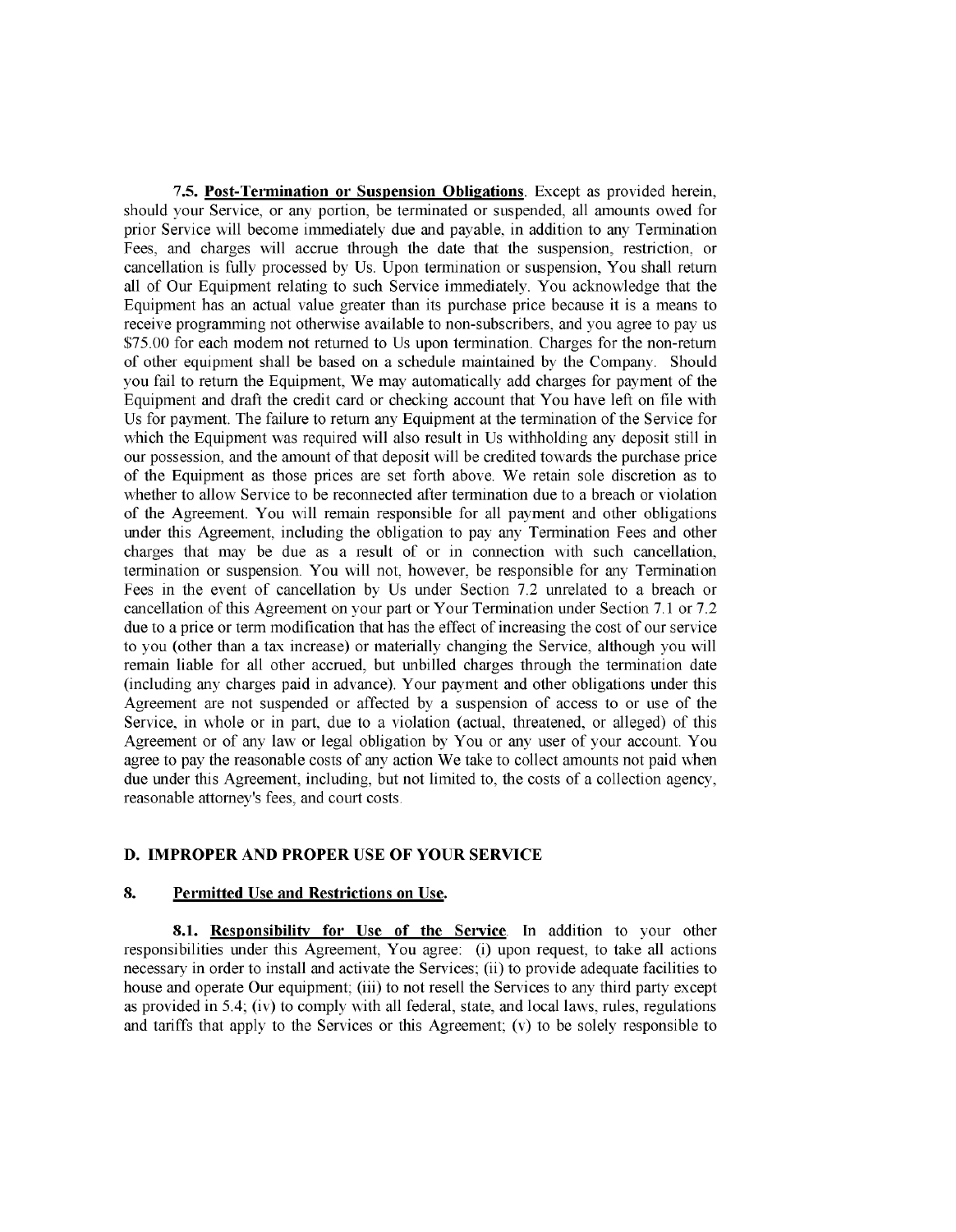establish and maintain securty measures (including, without limitation, codes, passwords or other features) necessary to restrict access to your computers, services or other equipment through the Services; (vi) to be solely responsible for all fraudulent, unauthorized, ilegal or improper use of the Services by persons accessing those Services through your facilities, equipment or Service Address; (vii) if a business, partership or joint account authorize and identify to us at least one individual who is authorized to represent you on any aspect of the Services and your account (including, all requests for moves, additions, deletions or changes to the Services) and to notify us of any changes to the billing address; and (viii) to notify us immediately of any loss of service or other problems with any of the Services.

8.2. Software License. Subject to the terms of this Agreement, We grant You a personal, non-exclusive, nonassignable and nontransferable license to use and display the software provided to You in connection with the Service (including any updates) only for the purpose of accessing the Service ("Software") on any machine(s) which You are authorized to use. Unauthorized copying or reverse engineering of the Software, including software that has been modified, merged or included with the Software, or the written materials associated therewith, is expressly forbidden. You may not sublicense, assign, or transfer this license or the Software except as We permit in writing. Any attempt to sublicense, assign or transfer any of the rights, duties or obligations under this license is void and may result in termination of this Agreement and the license.

8.3. Restrictions on Use of the Service. Knology reserves the right to immediately suspend the Service ifY ou knowingly or otherwise engage in any prohibited activity under this Agreement. You must strictly adhere to any policy set forth by another service provider accessed through the Service. You agree to comply with Our Internet Appropriate Use Policy located at the Internet address cited in Section 5.3, which is incorporated into and made a part of this Agreement, and you are responsible for compliance with such policies by others that use your service. You do not own, nor have any rights, other than those expressly granted to You, to a particular IP address, even if You have ordered a static IP address.

8.4. Excess Bandwidth or Disk Space Utilization (Broadband Customers Only) If Your usage violates or exceeds the limits set forth in the Internet Appropriate Use Policy, Knology may reduce the bandwidth available to You on a temporary basis or require You to upgrade to a Service offering providing for more usage. Continued violation of Internet Appropriate Use Policy is a breach of this Agreement by You and will result in the termination of this Agreement. Knology Internet access is not guaranteed. For specific limitations please see the description of the service plan selected on Your Broadband Services Application.

8.5. No Unauthorized Use of Knology Equipment or Software. You are strictly prohibited from altering, modifying, or tampering with the Knology Equipment, Software or Service or permitting any other person to do the same who is not authorized by Knology. You may not copy, distribute, sublicense, decompile or reverse engineer any of the Software.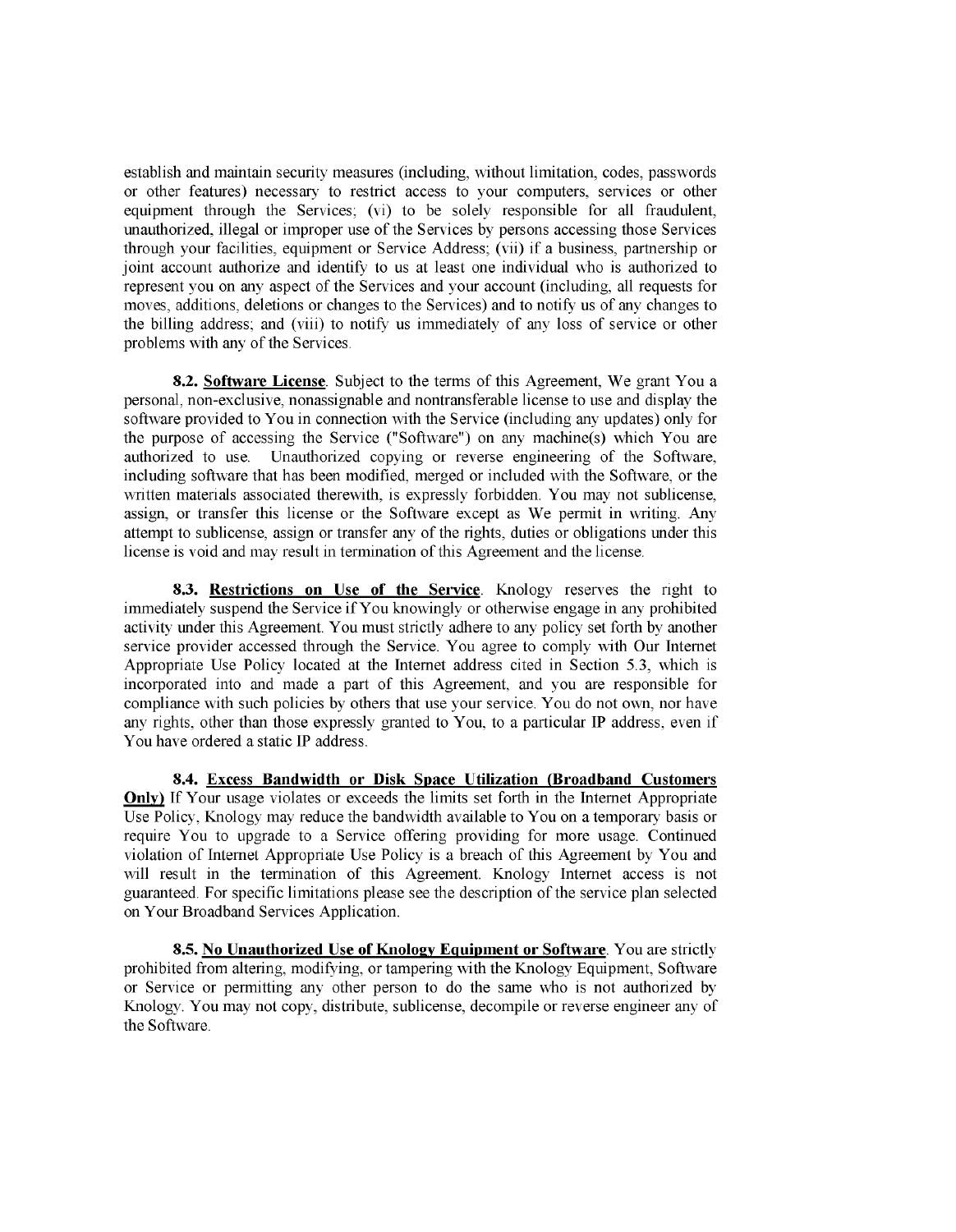# E. OTHER

9. Use and Control of Information; Service Provider Communication; Content: Ads. We may, without obligation, liability or notice, except to the extent prohibited by applicable law, distribute, loan, sell or otherwise share with other persons or entities user lists, Your account information that does not identify You by name, address or similar personally-identifiable information, as well as aggregate information. Aggregate information includes information constituting or descriptive of demographic information, habits, usage patterns, preferences, survey data or other descriptive or related data which do not rely on providing to recipients the identity of any particular user of the Service. This shall not be construed to limit Our use of other inforniation not addressed in this Section. You agree that We, in Our reasonable good faith discretion, and without notice, may provide Subscriber and user information and records to (i) the cours, (ii) law enforcement agencies, (iii) government agencies, or (iv) authorized persons or entities involved in enforcing compliance with the law or prosecuting claims or investigations for conduct or conditions alleged or believed to be illegal or to violate or threaten the rights of any person or entity. In addition, We may maintain and use internally such information and records. As between You and Us, any content or other information, data, or material originated or disseminated by You shall remain Your sole and exclusive propert. Nothing herein shall be construed to grant Us any ownership right in, or license to, such content. However, all materials, including, but not limited to, any computer software (in object code and source code form), data or information developed or provided by Us or Our suppliers under this Agreement, and any know-how, methodologies, equipment, or processes We use to provide the Services to You, including, without limitation, all copyrights, trademarks, patents, trade secrets, and any other proprietary rights inherent therein and appurtenant thereto (collectively "Provider Materials") shall remain the sole and exclusive property of Us or Our suppliers. To the extent, if any, that ownership of these materials does not automatically vest in Us by virtue of this Agreement or otherwise, You hereby transfer and assign to Us all rights, title and interest which You may have in and to these materials. Information generated by or in connection with our administration of the Service shall be and remain Our exclusive propert. You acknowledge that communications with Us, our representatives and our contractors may be monitored or reviewed for quality control and other reasonable business purposes. You also acknowledge that advertising and promotion may occur on the Service and also that neither You nor any user shall have any claim with respect to any proceeds from such activities

10. Limited Warranty; Disclaimer of Warranties; Limitation on Damages. THE SERVICES AND EQUIPMENT ARE PROVIDED ON AN "AS IS" AND AS AVAILABLE BASIS WITHOUT WARRANTIES OF ANY KID, EXPRESS OR IMPLIED, INCLUDING BUT NOT LIMITED TO WARRANTIES OF TITLE, NON-INFRINGEMENT OR IMPLIED WARRANTIES OF MERCHANTABILITY OR FITNESS FOR A PARTICULAR PURPOSE. KNOLOGY DOES NOT WARRANT UNINTERRUPTED USE OR OPERATION OF THE EQUIPMENT OR SERVICES.